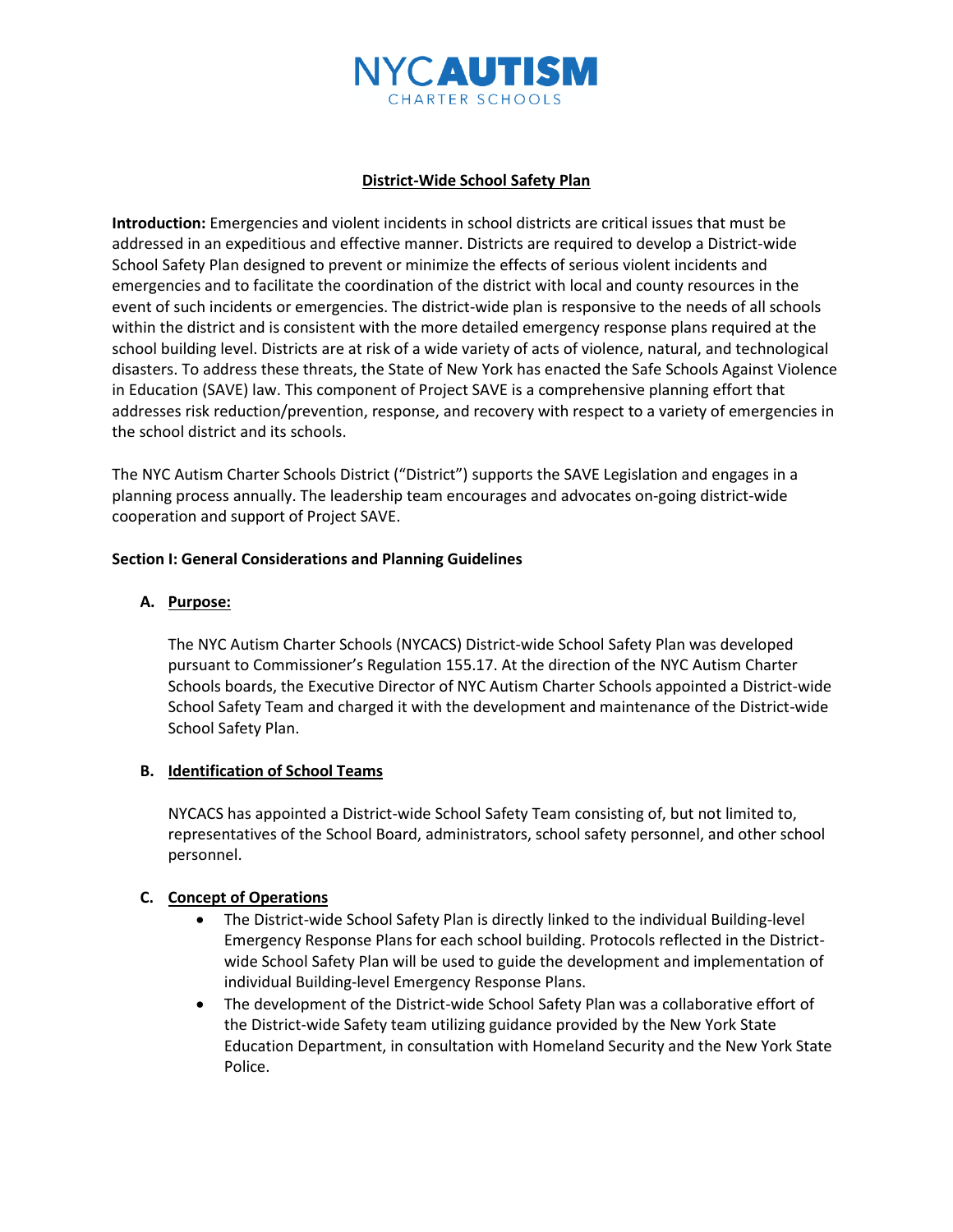

- In the event of an emergency or violent incident, the initial response to all emergencies at an individual school will be guided by the School Emergency Response Team. NYCACS consists of the following facilities in New York:
	- o NYC Autism Charter School East Harlem
	- o NYC Autism Charter School Bronx
- Upon the activation of the School Emergency Response Team, the Executive Director or their designee will be notified and, where appropriate, local emergency officials will also be notified by calling 911.
- County and state resources through existing established protocols may supplement emergency response actions, including post-incident responses.

## **D. Plan Review and Public Comment**

- This plan will be reviewed and maintained by the District-wide School Safety team on an annual basis before July 1 of each year. Pursuant to Commissioner's Regulation, Section 155.17 (e)(3), this plan will be made available for public comment at least 30 days prior to its adoption. The district-wide plan may be adopted by the School Board only after at least one public hearing that provides for the participation of school personnel, parents, and any other interested parties.
- Full copies of the District-wide School Safety Plan and any amendments will be submitted to the New York State Education Department within 30 days of adoption. A copy of the plan will be available in the NYCACS East Harlem main office (433 E. 100<sup>th</sup> St New York, NY).
- While linked to the District-wide School Safety Plan, the Building-level Emergency Response Plans shall be confidential and shall not be subject to disclosure under Article 6 of the Public Officers Law or any other provision of law, in accordance with Education Law Section 2801-a.a.

## **Section II: Risk Reduction/Prevention and Intervention**

This section of the plan is used to identify and describe the district's policies and procedures for reducing the risk of violence; implementing programs and activities for prevention of violence; and establishing clear descriptions of actions that will be taken in the event of a violent incident or other school emergency.

## **A. NYCACS Prevention/Intervention Strategies**

Research demonstrates that positive, skills-based approaches can increase the safety of students and teachers in school, as well as improve the community climate. Given that all NYCACS students are profoundly affected by autism, they may engage in dangerous or aggressive behavior. These behaviors are almost always seen as resulting from their autism diagnosis. Adaptive, prosocial responses are, therefore, taught and reinforced in an effort to create alternatives to such behaviors. Additionally, BIP's may be created for certain students in conjunction with and with the approval of families, in an effort to reduce levels of maladaptive responding.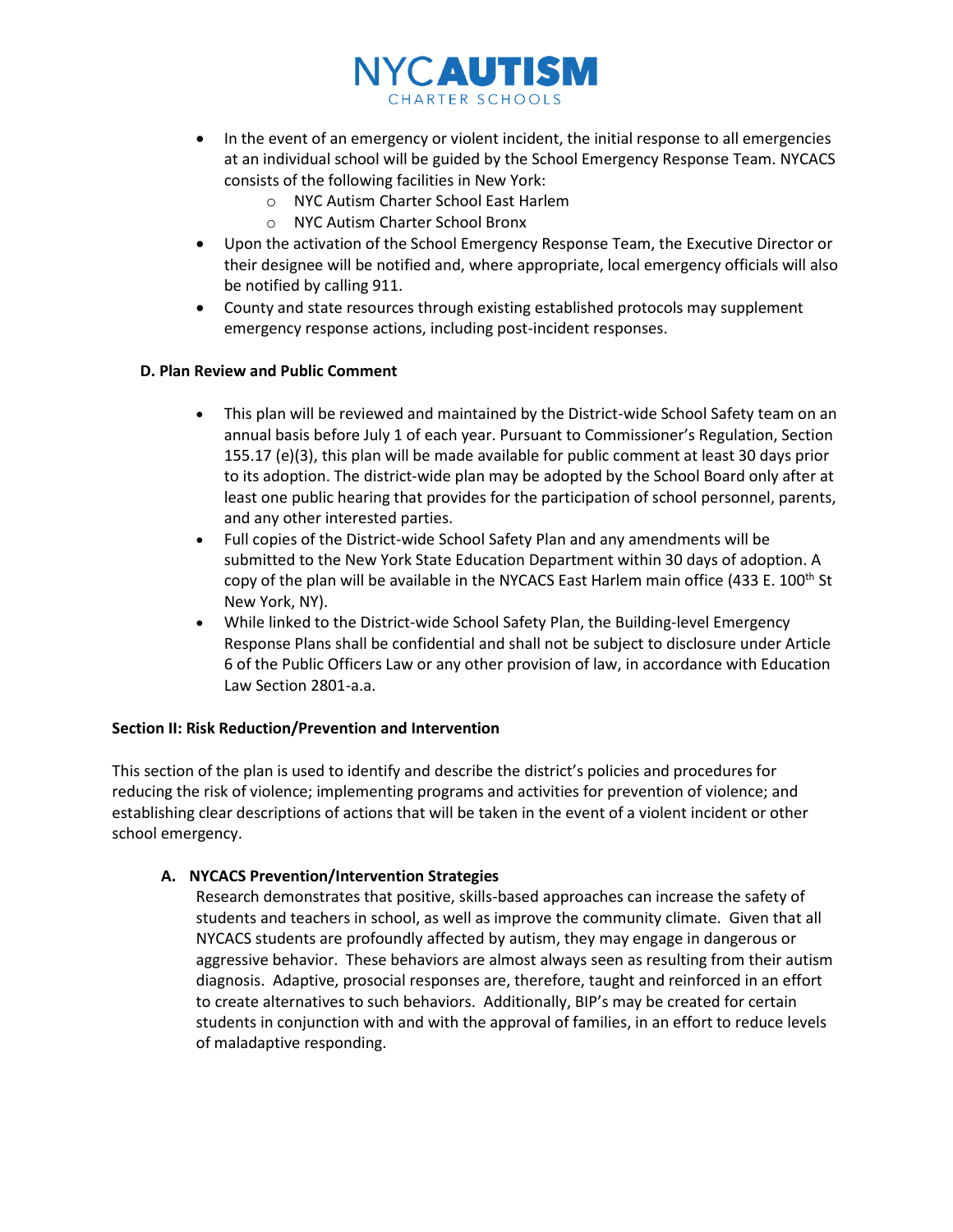

## **B. More Traditional Prevention/Intervention Strategies**

NYCACS conducts age- and skill level-appropriate programs for students (if/when they are able to benefit from such instruction) and staff in each building such as:

- o Non-violent conflict resolution training
- o Peer mediation programs and support
- o Other programs established at each school building

Additionally, school buildings are staffed by School Safety Agents.

## **C. Training, Drills, and Exercises**

- NYCACS has established the following policies and procedures for annual multi-hazard school safety training for staff and students (adapted to fit their learning profile):
	- o Annual review of the building emergency response procedures with staff.
	- o Practice with such procedures through emergency drills that include (8) evacuation drills and (4) lockdown drills (both shelter-in and hard/soft lockdown).

## **D. Implementation of School Security**

• NYCACS works closely with the NYC School Safety Division within each facility in New York City. All visitors to a school must sign in with both the School Safety desk at the Main Entrance and the school's main office upon arrival. A visitor is considered anyone who is not a regular staff member or student. Visitors must wear a Visitors Badge to identify them and are not permitted to wander throughout the facilities. If a staff member notices suspicious, threatening, and/or otherwise inappropriate behavior, the behavior is to be immediately reported to the Main Office for a response from the Head of School or Executive Director.

# **E. Vital Educational Agency Information**

- NYCACS has two facilities in New York City:
	- o NYC Autism Charter School East Harlem
	- o NYC Autism Charter School Bronx

Each Building Emergency Response Plan will contain vital information such as school population, number of staff, transportation needs, and the business and home telephone numbers of key officials of each such educational agency. These plans include relocation and reunification locations.

## **F. Early Detection of Potentially Violent Behaviors**

The leadership team is regularly meeting with staff and parents to discuss any challenging behavior demonstrated by students. They also regularly review data collected on such behavior to analyze trends and develop or adjust response plans. This is done at a higher frequency with behavior that may be dangerous to the student themselves or to others. Instructional and non- instructional staff who are concerned about the behavior of a student are directed to communicate those concerns to their immediate supervisor, Head of School or Executive Director.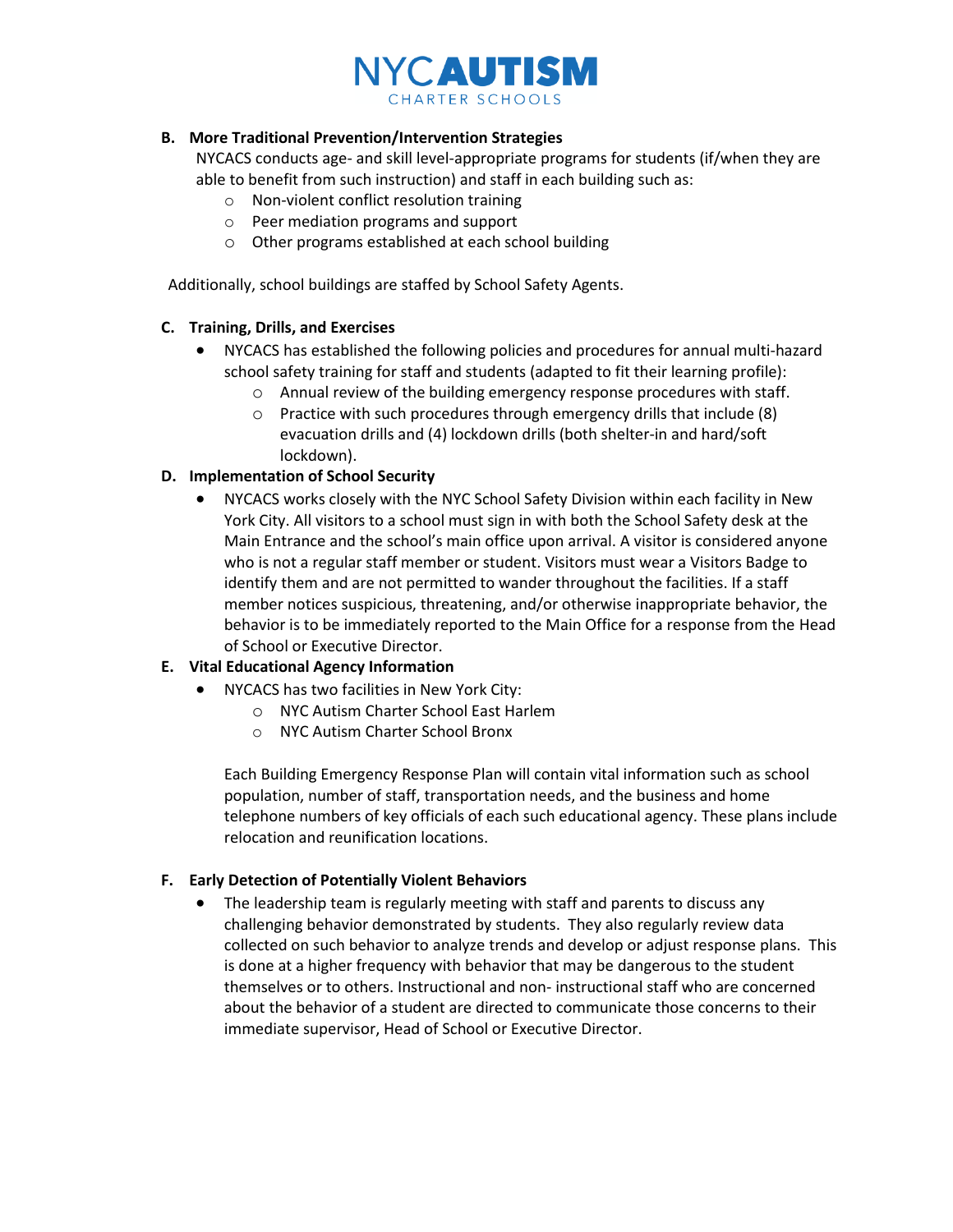

## **G. Hazard Identification**

• Every NYCACS building is evaluated annually for potential hazards within the building and on school grounds. The Building Emergency Response Plan, located in the School Office along includes the identification of hazardous roadways and intersections in proximity to the school building. There are no storage facilities for hazardous chemicals adjacent to School facilities that have been identified by the New York State Department of Environmental Conservation.

## **Section III: Response**

# **A. Notification and Activation (Internal and External Communications)**

- The policies and procedures for contacting appropriate law enforcement officials in the event of a violent incident are included in the Building-level Emergency Response Plan. Each plan outlines when school staff should contact emergency services using the 911 system.
- In the event of an emergency, staff, scholars, and parents/guardians will be contacted in one or more of the following manners:

✓REMIND Text Message ✓Telephone ✓Email ✓Others as appropriate

## **H. Situational Responses**

# • **Multi-Hazard Response**

The District has developed multi-hazard response plans which are included in the Building-level Emergency Response Plan. The emergencies addressed in the plan include, but are not limited to:

- o Threats of Violence (Intruder)
- o Hostage/Kidnapping
- o Explosive/Bomb Threat
- o Natural/Weather Related Hazardous Material
- o Missing Students

# • **Responses to Acts of Violence: Implied or Direct Threats**

The Building-level Emergency Response Plan includes policies and procedures for responding to implied or direct threats of violence by students, teachers, other school personnel and visitors to the school. The following types of procedure(s) could be used by the district:

- o Use of staff trained in de-escalation or other strategies to diffuse the situation.
- o Inform Head of School or Executive Director of implied or direct threat.
- o Determine level of threat with Executive Director/Designee.
- o Contact appropriate law enforcement agency, if necessary.
- o Monitor situation, adjust response as appropriate, include the possible use of the Emergency Response Team.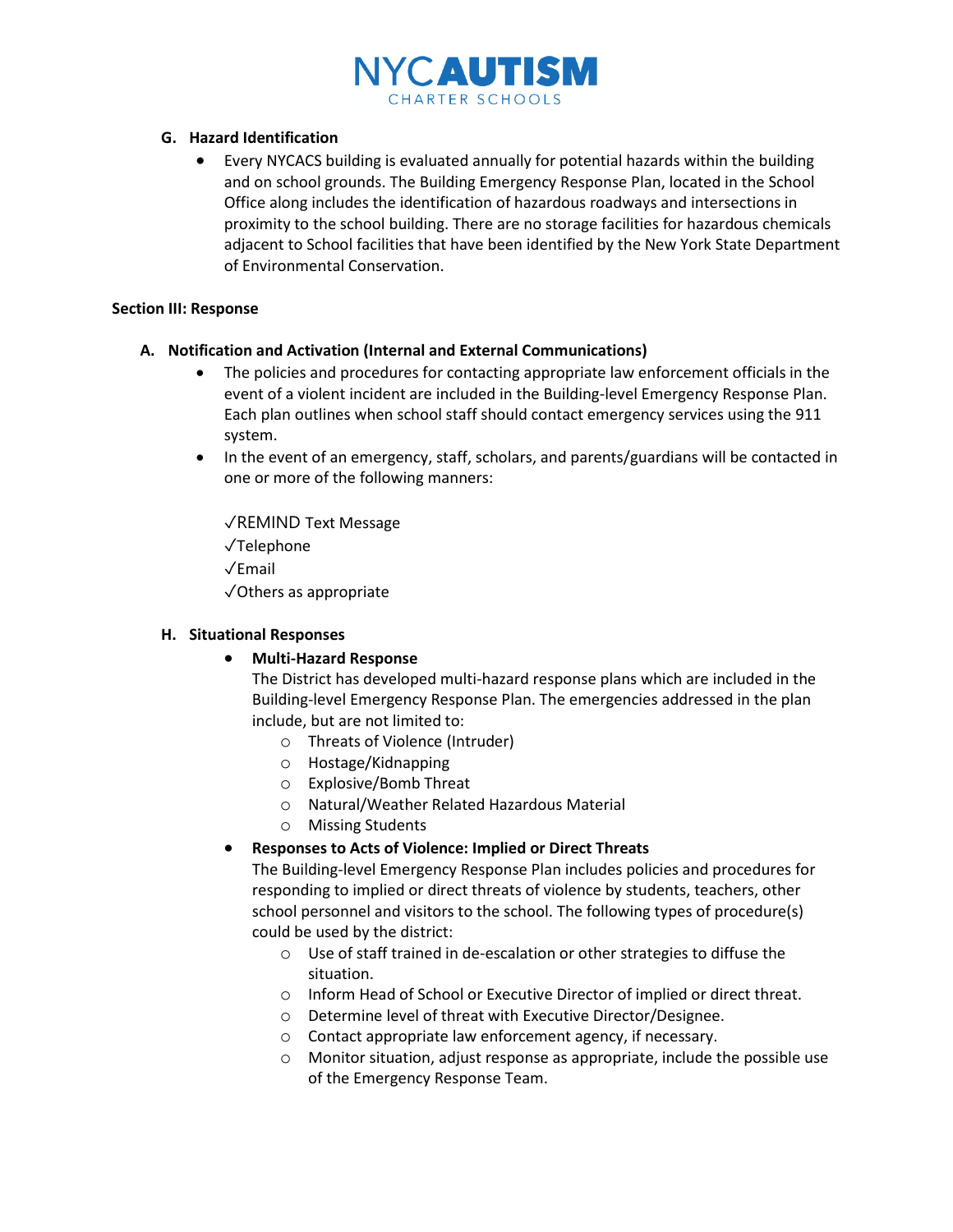# NYC**autism** CHARTER SCHOOLS

## • **Acts of Violence**

Multi-Hazard response in each Building-level Emergency Response plan include policies and procedures for responding to acts of violence by students, teachers, other school personnel and visitors to the school, including consideration of zero-tolerance policies for school violence. The following types of procedure(s) could be used by the district:

- o Determine level of threat with Executive Director/Designee.
- o If the situation warrants, isolate the immediate area and evacuate.
- o Inform Head of School/Executive Director.
- o If necessary, initiate lockdown procedure, and contact appropriate law enforcement agency.
- o Monitor situation; adjust response as appropriate; if necessary, initiate early dismissal, sheltering or evacuation procedures.

## • **Response Protocols**

The Building-level Emergency Response plans include protocols for responding to bomb threats, hostage takings, intrusions, and kidnappings. The following protocols are provided as examples:

- o Identification of decision makers.
- o Plans to safeguard students and staff.
- o Procedures to provide transportation, if necessary.
- o Procedures to notify parents.
- o Procedures to notify media.
- o Debriefing procedures.

#### • **Arrangements for Obtaining Emergency Assistance from Local Government**  The Building- level Emergency response plan includes guidance on obtaining assistance

during emergencies from local emergency services and government agencies. The following examples are the types of arrangements that could be used by the district:

- o Executive Director/Designee in an emergency contacts dispatch point or 911 center for fire or EMS response.
- o Executive Director/Designee contacts highest-ranking local government official for notification and/or assistance.
- **Procedures for Obtaining Advice and Assistance from Local Government Officials**  The District will utilize procedures for obtaining advice and assistance from local government officials including the city officials responsible for implementation of Article 2-B of the Executive Law. The types of procedures for obtaining advice and assistance from local governments during city- or state-wide emergencies could include the following:
	- o Executive Director/Designee in an emergency will contact emergency management coordinator and/or the highest-ranking local government official for obtaining advice and assistance.
	- o The District has identified resources for an emergency from local agencies closest to each NYCACS building.

## • **District Resources Available for Use in an Emergency**

Each Building-level Emergency Response Plan identifies district resources, which may be available during an emergency, such as available facilities, food supply, communications equipment, fire extinguishers, first aid supplies, flashlights, bull horn, etc.